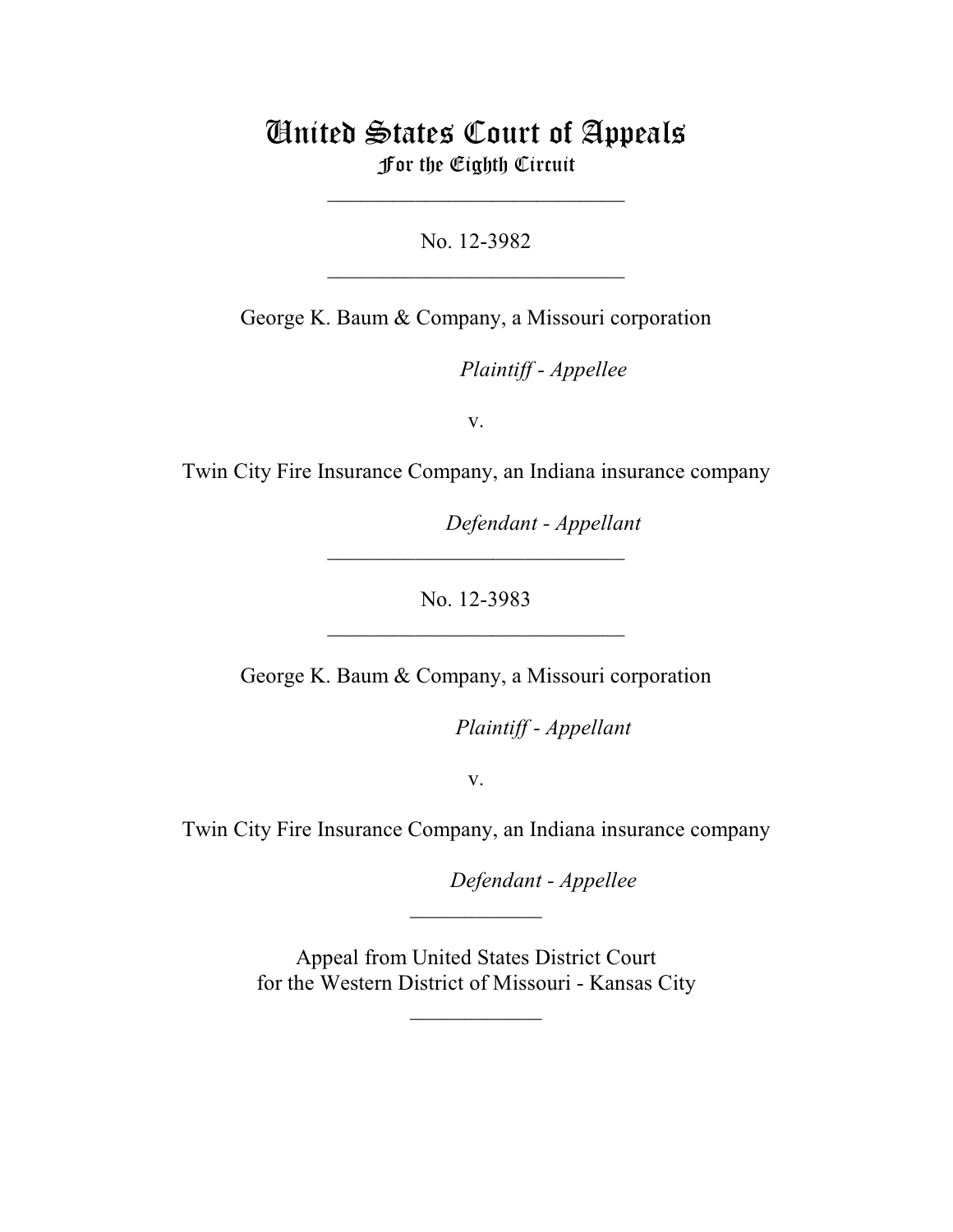Submitted: February 12, 2014 Filed: July 25, 2014

 $\frac{1}{2}$ 

 $\frac{1}{2}$ 

Before RILEY, Chief Judge, LOKEN and BYE, Circuit Judges.

RILEY, Chief Judge.

George K. Baum & Company (Baum) sold or underwrote various municipal bonds, representing the interest on the bonds was tax exempt. The IRS later determined the bonds were not tax exempt. Baum timely notified its insurer, Twin City Fire Insurance Company (Twin City), of the potential for related civil liability, and Twin City agreed the IRS investigation was a claim under the policy. Years later, several lawsuits (derivatives litigation) were filed, and Baumwaited almost two years to notify Twin City.

Twin City initially disclaimed coverage on the theory that the derivatives litigation was "not a CLAIM made while the Policy was in force." After Baum filed this suit, Twin City reversed its position and conceded the derivatives litigation and IRS investigation were related, but this time disclaimed coverage "because the Derivatives Litigation was not timely reported." Baum responded that untimely notice is no defense under applicable Missouri law unless the insurer suffers prejudice, and Twin City was not prejudiced. Twin City maintained that New York law, requiring no showing of prejudice, controls this dispute.

The district court<sup>1</sup> decided Missouri law applied, and Twin City conceded it suffered no prejudice from Baum's delay. Resolving a secondary dispute, the district

 $1$ <sup>T</sup>he Honorable Howard F. Sachs, United States District Judge for the Western District of Missouri.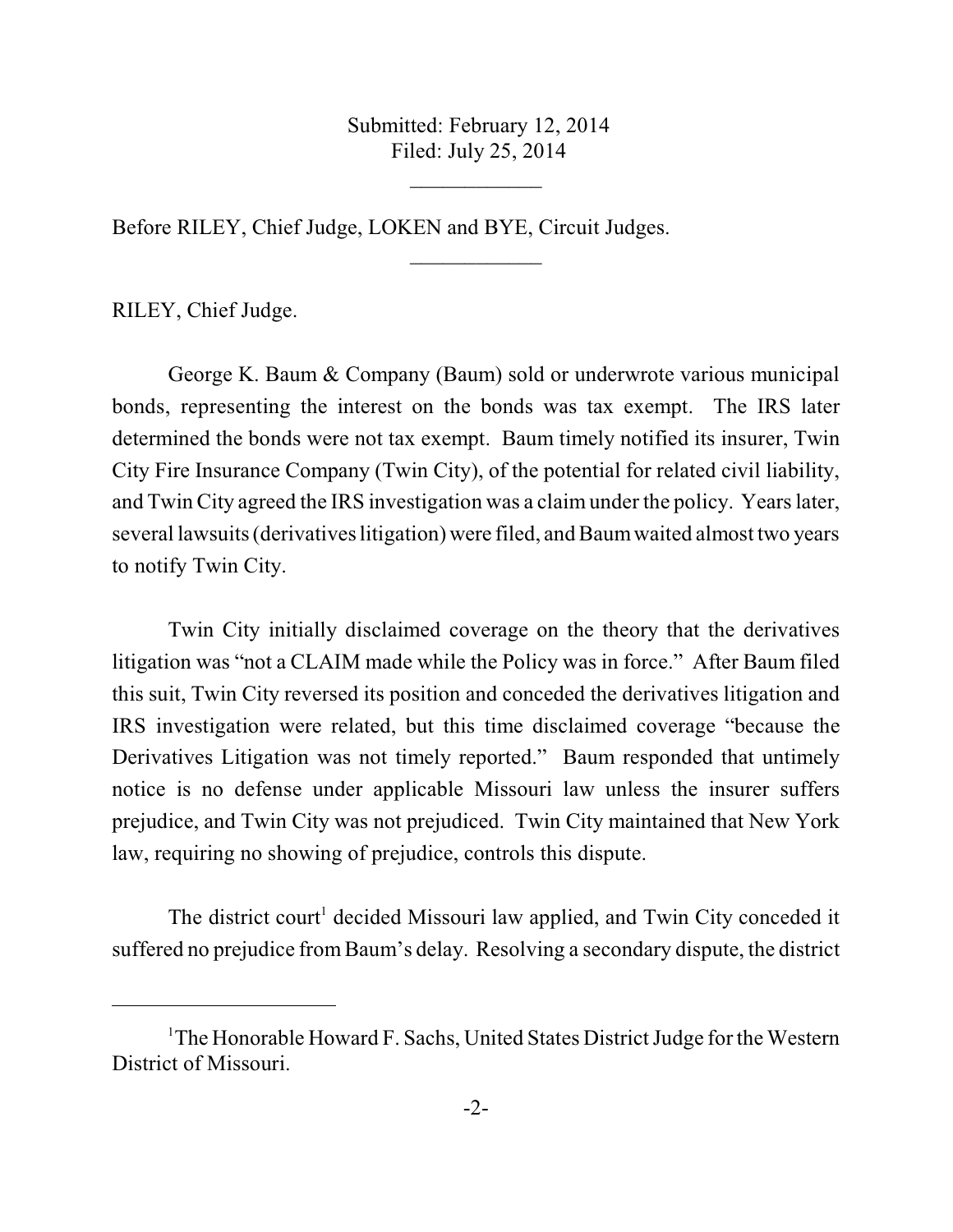court also found Baum was liable for a \$3 million self-insured retention, rather than the lower \$1 million retention Baum believed should apply. Twin City appeals, and Baum cross-appeals. Although we conclude New York rather than Missouri law applies, we nonetheless affirm the judgment.

#### **I. BACKGROUND**

#### **A. Facts**

The relevant facts are not disputed. Although Baum has offices across the United States, its principal place of business is in Missouri, where it is also incorporated. Twin City is an Indiana corporation wholly owned by a Connecticut corporation, the Hartford Fire Insurance Company, which in turn is wholly owned by a Delaware corporation, The Hartford Financial Services Group, Inc.

Through a Kansas City, Missouri, insurance broker, Baum obtained professional services insurance from Twin City for the period June 30, 2003, to June 30, 2004. To avoid paying Missouri's surplus lines tax, Baum wanted the policy issued to its small New York office. Twin City agreed, listing Baum's address on the policy as "120 Broadway, Suite 3040, New York, NY 10271." While the basic policy contained no choice of law provision, Twin City added a lengthy amendatory endorsement to comply with New York insurance law. The New York amendments (1) reference New York statutory provisions(e.g., "'public entity'shall mean a public entity as defined in section 107(a)(51) of the New York Insurance Law"), (2) specify that Baum should provide notice to "Hartford Financial Products" at an address in "New York, NY," and (3) provide that notice given "to any licensed agent of the insurer *in this state* [(i.e., New York)] will be deemed notice to the insurer." (Emphasis added).

On August 28, 2003, Baum informed Twin City of an IRS investigation into Baum's work as an "underwriter, structuring agent and remarking agent for approximately twenty-three municipal or government bond issues." In a letter sent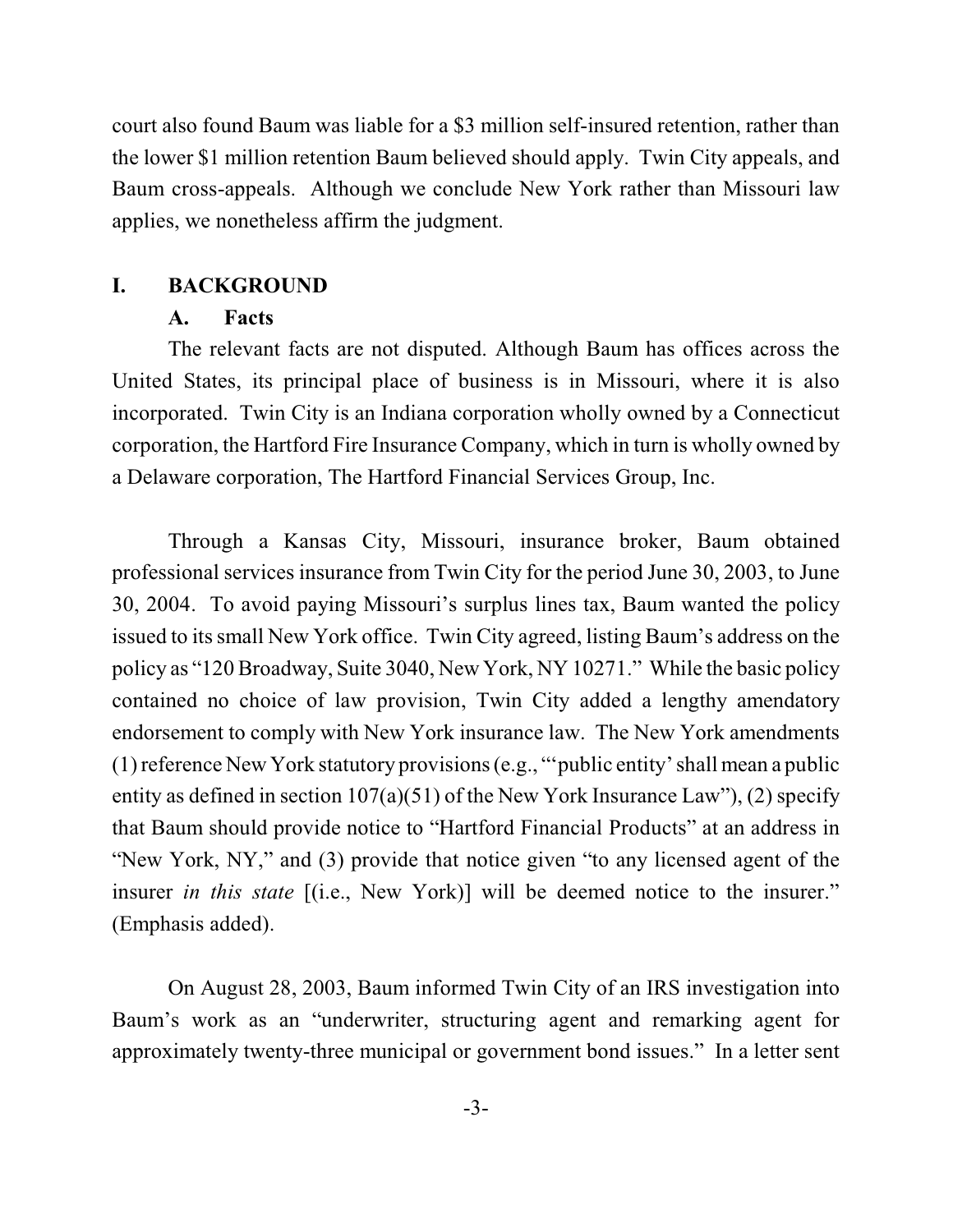to Twin City's New York address, Baumwarned that it faced actual claims by the IRS and potential claims by Baum's municipal clients and the bondholders themselves. Twin City agreed to treat the IRS investigation as a claim under the policy. Baum ultimately settled with the IRS.

Approximately two years after settling with the IRS, Baum faced a flurry of lawsuits related to its municipal derivatives<sup>2</sup> business. Numerous municipalities filed complaints against Baum and other brokers, alleging an anticompetitive overpricing scheme. The cases apparently were consolidated in a multi-district proceeding in the Southern District of New York.

On April 6, 2010, Baum first notified Twin City that lawsuits were being filed, as predicted in Baum's 2003 notice regarding potential liability. Twin City denied coverage on June 24, 2010, on the basis that the first complaint at issue "was filed in 2008 and is not a CLAIM made while the Policy was in force." Although Twin City's denial letter (sent from its New York office) referenced the first complaint's filing date (2008), the denial did not discuss an untimely notice defense. The denial merely asserted, "Since the" fact the complaint was not filed during the policy period "appears to be dispositive, it does not seem necessary to address other provisions in the policy which might otherwise also limit coverage for this matter." The denial also contained language purporting to reserve Twin City's rights and defenses.

### **B. Procedural History**

On January 27, 2011, Baumfiled a complaint against Twin City in the Western District of Missouri, alleging breach of contract and seeking a declaratory judgment.

Municipal derivatives are sophisticated financial instruments typically used <sup>2</sup> by municipalities for hedging purposes. See generally David L. Taub, Understanding Municipal Derivatives, 21 Gov't Fin. Rev. 18 (2005).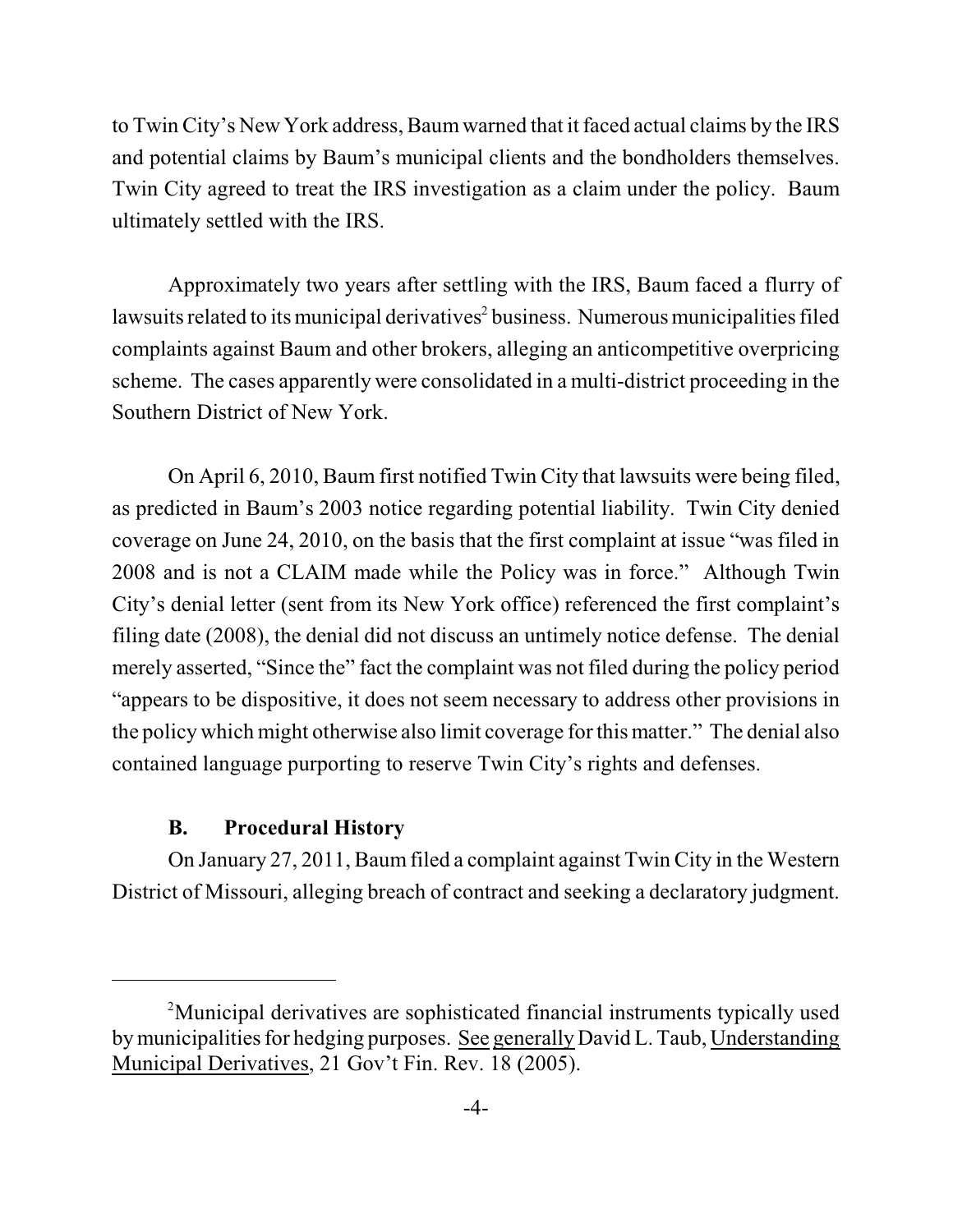On March 11, 2011—three days before filing its answer to Baum's complaint—Twin City admitted that its earlier denial of coverage was erroneous:

Twin City has reviewed carefully [Baum]'s contentions and determined to withdraw its denial based on whether the Claims are related. Twin City therefore will treat the Derivatives Litigation and the IRS investigation *as a single Claim* first made when [Baum] received the September 10, 2003 letter from the IRS.

(Emphasis added). But, for the first time, Twin City announced "that coverage for the Derivatives Litigation is unavailable under the Policy because the Derivatives Litigation was not timely reported asthe Policy requires." On March 14, 2011, Twin City filed its answer and counterclaim in the Western District of Missouri, relying on the three-day-old untimely notice defense and seeking a declaratory judgment that Baum was not entitled to coverage.

On cross motions for summary judgment, the district court decided Missouri law, not New York law, applied to the insurance policy. Applying Missouri law, the district court found Twin City could not rely on its untimely notice defense unless Twin City could "prove that it was prejudiced by the late notice." Because the factual pieces of the prejudice question were insufficiently developed, the district court denied summary judgment to both parties.

Turning to Baum's secondary coverage issue, the district court found the derivatives litigation was subject to a \$3 million self-insured retention. Although Baum's retention under the policy ordinarily would be \$1 million, a \$3 million retention applies

solely with respect to any CLAIM based upon, arising out of, directly or indirectly, resulting from, in consequence of, or in any manner relating to [Baum's] activities as an underwriter or seller of municipal bonds.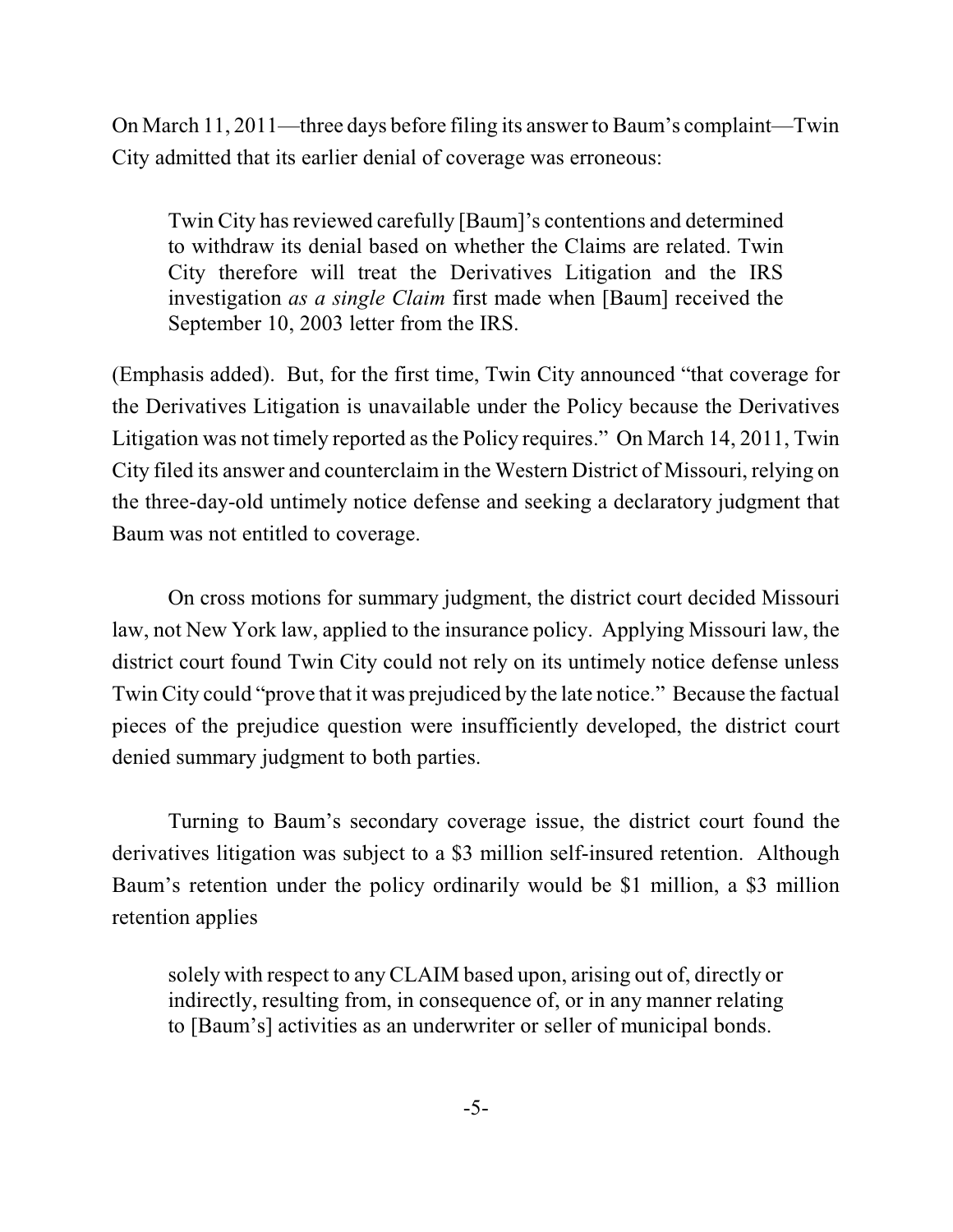Even viewing the issue most favorably to Baum, the district court found the derivatives litigation arose "indirectly or in consequence of the underwriter or seller activity." Therefore, the \$3 million retention applied under the plain language of the policy. After the district court's summary judgment order, the parties jointly stipulated to entry of final judgment "in light of Twin City's decision to not contest and thereby forego a jury trial on the issue of whether it was prejudiced by the timing of [Baum's] notice in order to facilitate the entry of a final . . . judgment." The district court entered final judgment: Twin City was obligated to cover Baum, but a \$3 million retention applied. Twin City appeals, and Baum cross-appeals.<sup>3</sup>

#### **II. DISCUSSION**

The district court's jurisdiction arose out of the parties' complete diversity of citizenship. See 28 U.S.C. § 1332(a). Because this case is based on federal diversity jurisdiction, all substantive questions hinge on state law, and we subject the district court's interpretation of the relevant state laws to de novo scrutiny. See Salve Regina Coll. v. Russell, 499 U.S. 225, 231 (1991); Erie R. Co. v. Tompkins, 304 U.S. 64, 78 (1938).

#### **A. Choice of Law**

Which state's law applies is a legal question decided by the law of the forum state—here, Missouri. See Klaxon Co. v. Stentor Elec. Mfg. Co., 313 U.S. 487, 496- 97 (1941); W. Am. Ins. Co. v. RLI Ins. Co., 698 F.3d 1069, 1073 (8th Cir. 2012). Reviewing the choice of law question in light of sections 188 and 187 of the Restatement (Second) of Conflict of Laws (Restatement), we predict the Missouri Supreme Court would apply New York law to this dispute.

"Missouri adopted sections 188 and 193 ofthe [Restatement] for choice-of-law issues in casualty insurance contracts." Viacom, Inc. v. Transit Cas. Co., 138 S.W.3d

<sup>&</sup>lt;sup>3</sup>We are authorized by 28 U.S.C.  $\S$  1291 to hear this appeal.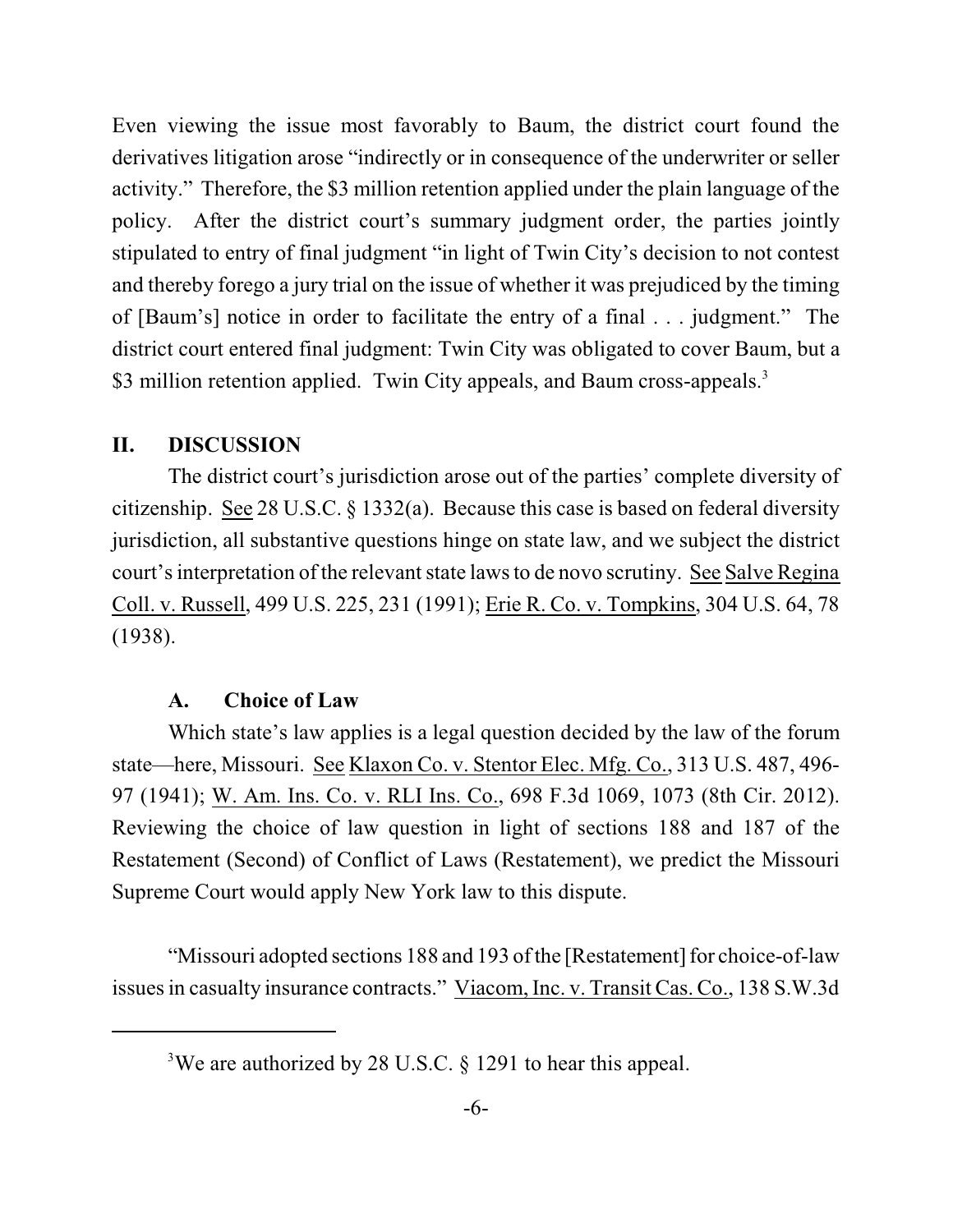723, 724-25 (Mo. 2004) (en banc) (per curiam). Section 188 of the Restatement lists several relevant factors to consider "[i]n the absence of an effective choice of law by the parties (see § 187)." Both parties overlook this proviso, and the district court did not expressly consider the section defining the phrase "effective choice of law by the parties": § 187 of the Restatement.

"Missouri courts . . . apply section 187 in its entirety." Baxter Int'l, Inc. v. Morris, 976 F.2d 1189, 1196 (8th Cir. 1992). Section 187 indicates that a contract need not contain an express choice of law provision to demonstrate the parties' intent to subject their agreement to a particular state's law. As the official commentary explains,

[E]ven when the contract does not refer to any state, the forum may nevertheless be able to conclude from its provisions that the parties did wish to have the law of a particular state applied. So *the fact that the contract contains legal expressions, or makes reference to legal doctrines, that are peculiar to the local law of a particular state may provide persuasive evidence that the parties wished to have this law applied*.

Restatement  $\S 187$  cmt. a (emphasis added). The commentary provides the following example:

A contract, by its terms to be performed in state Y, is entered into in state X between A, a domiciliary of X, and B, a domiciliary of Y. The contract recites that the parties "waive restitution *in integrum* in case of *laesio enormis*." These notions are foreign to X local law. They exist, on the other hand, in Y local law which furthermore empowers the parties

<sup>&</sup>lt;sup>4</sup>See, e.g., Huch v. Charter Commc'ns, Inc., 290 S.W.3d 721, 726 (Mo. 2009) (en banc); Bauer v. Farmers Ins. Co., 270 S.W.3d 491, 497 (Mo. Ct. App. 2008); Armstrong Bus. Servs., Inc. v. H&R Block, 96 S.W.3d 867, 872 (Mo. Ct. App. 2002); In re Estate of Brown, 955 S.W.2d 940, 945 (Mo. Ct. App. 1997); Ernst v. Ford Motor Co., 813 S.W.2d 910, 921 (Mo. Ct. App. 1991).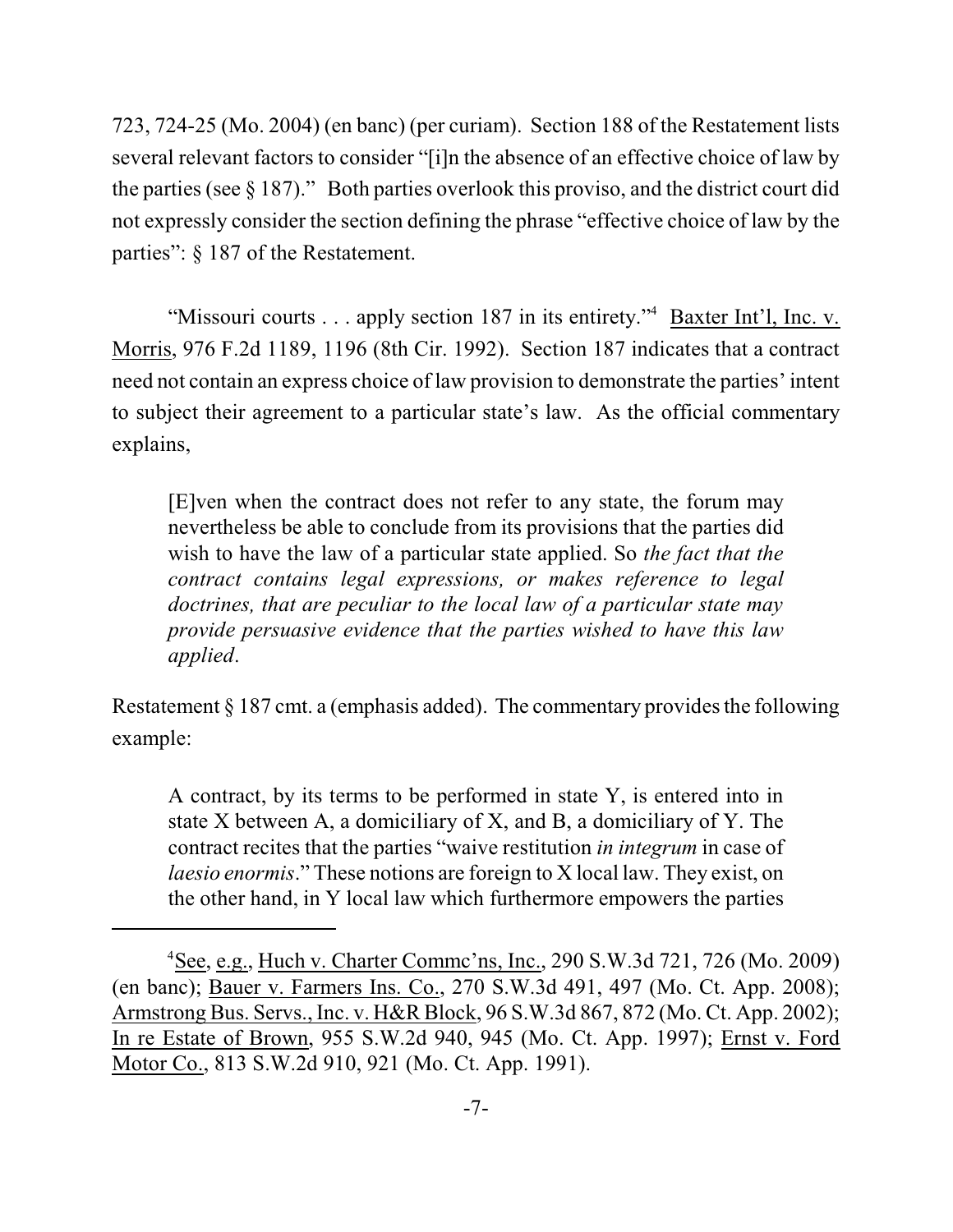to waive such right of restitution. A court could properly find on these facts that the parties wished to have Y local law applied.

Id.

Section 187's text and commentary make clear New York law should govern this case. Not only was the contract issued to Baum's New York office, but the contract listed New York addresses for both the insurer and the insured, indicating a meeting of the minds between both partiesin New York. Importantly, the insurance contract contains numerous New York-specific provisions. As Twin City's brief explains in comprehensive detail, the entire New York endorsement was included in order to comply with New York law. The endorsement expressly refersto New York statutes and regulatory entities (e.g., "the New York Insurance Law" and "the Superintendent of Insurance of the State of New York") and incorporates certain New York statutory language verbatim. This contract both "contains legal expressions" and "makes reference to legal doctrines[] that are peculiar to the local law of" New York. Restatement § 187 cmt. a.

We also note that Baum asked Twin City to issue the policy in New York for the avowed purpose of *avoiding Missouri law*, namely Missouri's surplus lines tax. Baum purposely listed its New York address and availed itself of New York law, notably the state's so-called "Free Trade Zone" statute, see N.Y. Ins. Law § 6301; 11 N.Y. Comp. Codes R. & Regs. tit. 11, § 16.0, in order to purchase an insurance policy in New York containing New York-specific legal provisions. It would be unfair to an insurer for a court to allow an insured to acquire insurance in state Y, having cloaked itself in state Y's laws and thus led the insurer to include legal provisions applicable to state Y (while leaving out provisions applicable to state X), then have the policy construed under state X's laws, to which the insurer did not tailor the insurance contract. Having so thoroughly rejected Missouri law to avoid the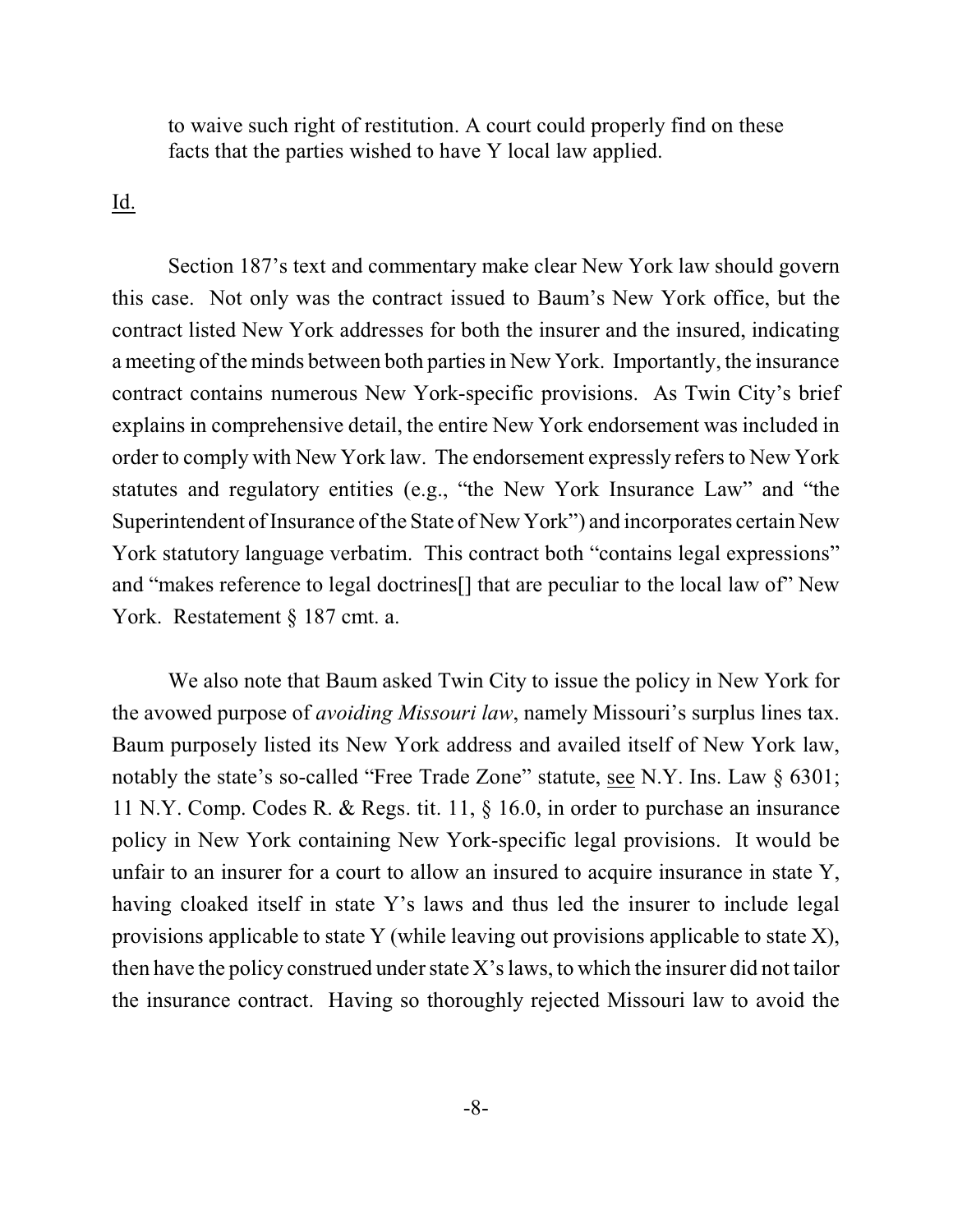state's surplus lines tax, Baum cannot receive Missouri law's benefits now. See Baxter, 976 F.2d at 1196; Restatement § 187.

#### **B. Coverage**

Although the district court erred by applying Missouri law to the coverage question, we have discretion to affirm despite this error if the record provides an alternate basis for doing so. See, e.g., W3i Mobile, LLC v. Westchester Fire Ins. Co., 632 F.3d 432, 436 (8th Cir. 2011). Twin City asserts (1) Baum provided untimely notice of the derivatives litigation, and (2) the New York law in effect during the period at issue<sup>5</sup> made untimely notice a complete defense to coverage even if the insurer suffered no prejudice. Baum counters that Twin City waived this untimely notice defense by failing to raise it in its initial disclaimer of coverage. Carefully reading the insurance contract in accordance with first principles of New York contractual interpretation, we think both parties' untimely notice and waiver arguments are irrelevant to the ultimate coverage question in this case. Because Twin City's insurance agreement is ambiguous regarding any timely notice requirement applicable to later liabilities arising from a timely original claim, we conclude the policy provides coverage.

#### **1. Policy Notice Requirement**

The parties present us with two competing readings of the insurance policy's notice requirement. According to Twin City, the policy requires Baum to provide prompt notice not only of the IRS investigation and the potential for related civil liability, but also of each lawsuit ultimately filed. Twin City relies on this provision in the policy's insuring agreement:

 ${}^5$ The parties agree New York law, beginning with insurance policies issued January 17, 2009, has changed. See N.Y. Ins. Law § 3420(a)(4)-(5), (c)(2); Briggs Ave. LLC v. Ins. Corp. of Hannover, 899 N.E.2d 947, 949 (N.Y. 2008).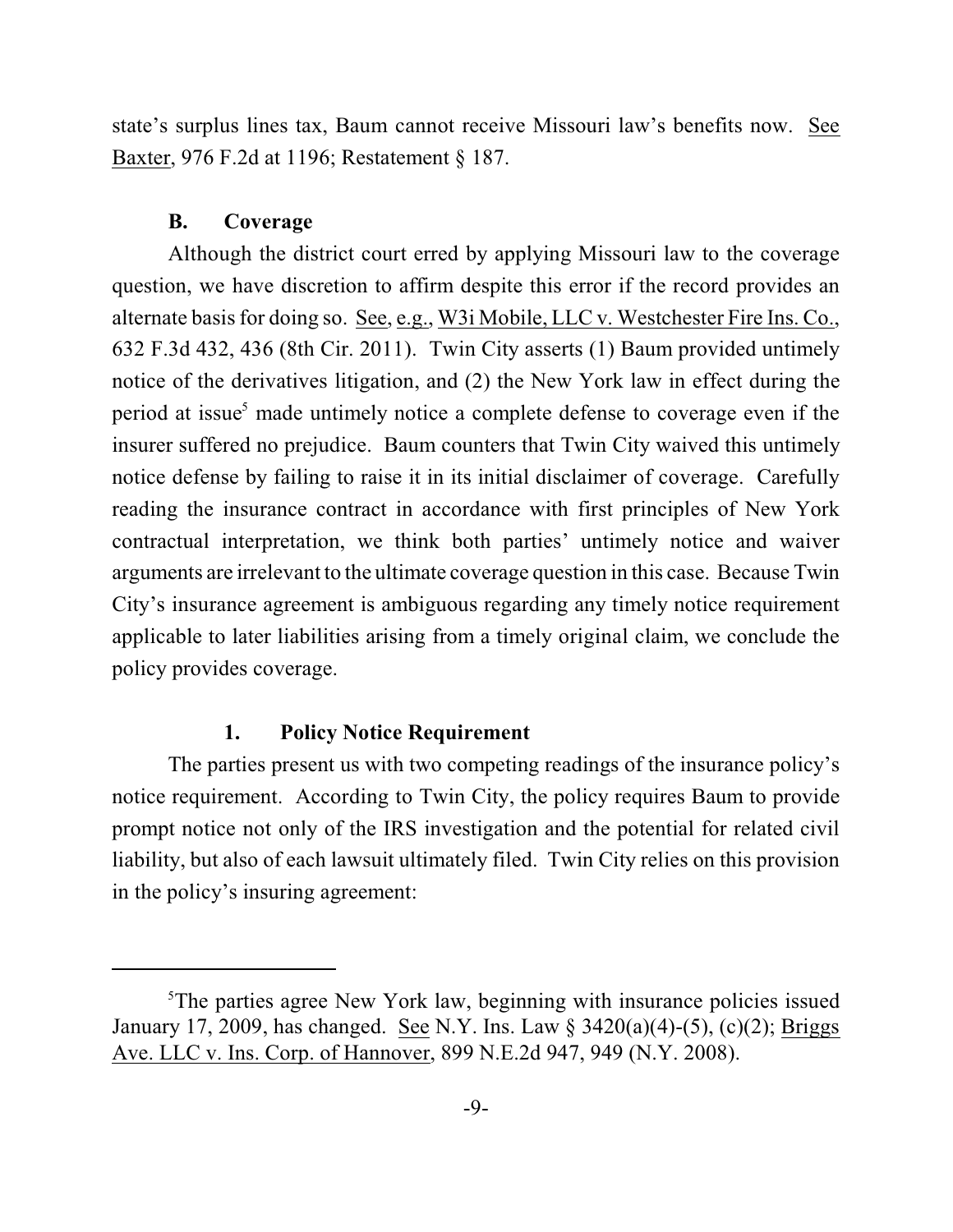The Insurer will pay on behalf of the INSUREDS all LOSS which results from *any CLAIM* first made during the POLICY PERIOD . . . against the INSUREDS for a WRONGFUL ACT in the performance of PROFESSIONAL SERVICES, provided that *such CLAIM* is reported to the Insurer, *as soon as practicable, but in no event later than sixty (60) days after the POLICY EXPIRATION DATE* . . . .

(Emphasis added). Baumprovided notice of the first derivativeslitigation lawsuit on April 6, 2010—far more than "sixty (60) days after the" policy's expiration on June 30, 2004.

Pointing to two other provisions in the policy, Baum asserts the timely notice provision is simply inapplicable to liabilities, such asthe derivativeslitigation, arising from the same underlying conduct as an earlier, timely notified claim. First, the policy specifies:

All CLAIMS based upon, or arising out of, the same WRONGFUL ACT or INTERRELATED WRONGFUL ACTS shall be considered a *single CLAIM for all purposes* . . . *under this Policy*, which shall be deemed first made at the time the *earliest* of all such CLAIMS was first made.

(Emphasis added). Second, the policy explains:

[I]f prior to the POLICY EXPIRATION DATE the INSUREDS shall give written notice ["of any WRONGFUL ACT which is likely to subsequently give rise to a CLAIM"] to the Insurer, *as soon as practicable*, with full particulars as to the nature and date of the WRONGFUL ACT, . . . and the manner in which the INSUREDS first became aware of the WRONGFUL ACT, then *any CLAIM* which may potentially and subsequently be made against the INSUREDS arising out of such WRONGFUL ACT shall, *for the purposes of this Policy*, be treated as a CLAIM made *during the POLICY PERIOD*.

(Emphasis added).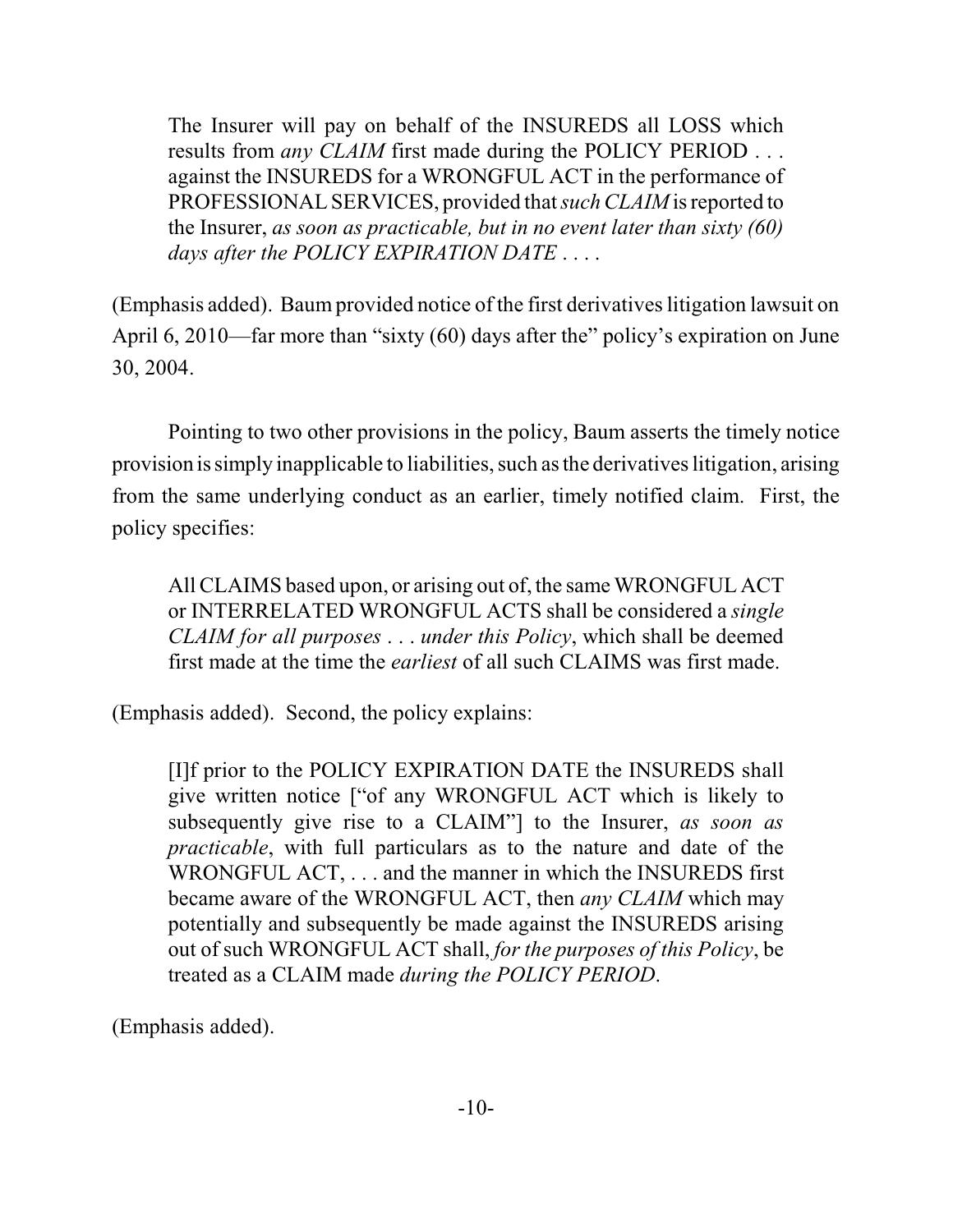As Baum reads these provisions, Baum only had to provide Twin City notice (1) "as soon as practicable" if Baum acted in a way "likely to subsequently give rise to a CLAIM," and (2) "as soon as practicable, but in no event later than sixty (60) days after [June 30, 2004]" of any claim made *during the policy period* (i.e., June 30, 2003-June 30, 2004). Twin City concedes Baum satisfied these obligations by providing prompt notice of potential liability in August 2003 and prompt notice of the IRS's September 2003 investigation letter (i.e., the first "CLAIM" related to the "WRONGFUL ACT" at issue). As a result, every derivatives litigation lawsuit is part of a single claim "deemed" to have been made on September 10, 2003, (the date of the IRS letter constituting the first "CLAIM" related to the derivatives litigation), and Twin City received timely notice—shortly after the September 10, 2003, letter—of this single claim. In other words, all the later-filed derivatives litigation lawsuits constitute "a single CLAIM for all purposes," *including notice*.

We need not decide whether Baum's interpretation is the *only* reasonable one, because we are persuaded the notice requirement on which Twin City relies is at least ambiguous. As Twin City concedes, "the Policy treats Claims arising out of the same Wrongful Act or Interrelated Wrongful Acts as a single claim for *all purposes*." (Emphasis added). It is not readily apparent how Twin City justifies excluding the notice requirement from "all" these "purposes." Mindful that "[i]nsurance contracts must be interpreted according to common speech and consistent with the reasonable expectation of the average insured," Dean v. Tower Ins. Co. of N.Y., 979 N.E.2d 1143, 1145 (N.Y. 2012) (quotation omitted), we do not find any unambiguous basis in the policy for Twin City's proposed limitation of the phrase "all purposes." See, e.g., New Oxford American Dictionary 41, 1418 (3d ed. 2010) (explaining "all" is "used to refer to the whole quantity or extent of a particular group or thing" and defining "purpose" as "a particular requirement or consideration, typically one that is temporary or restricted in scope").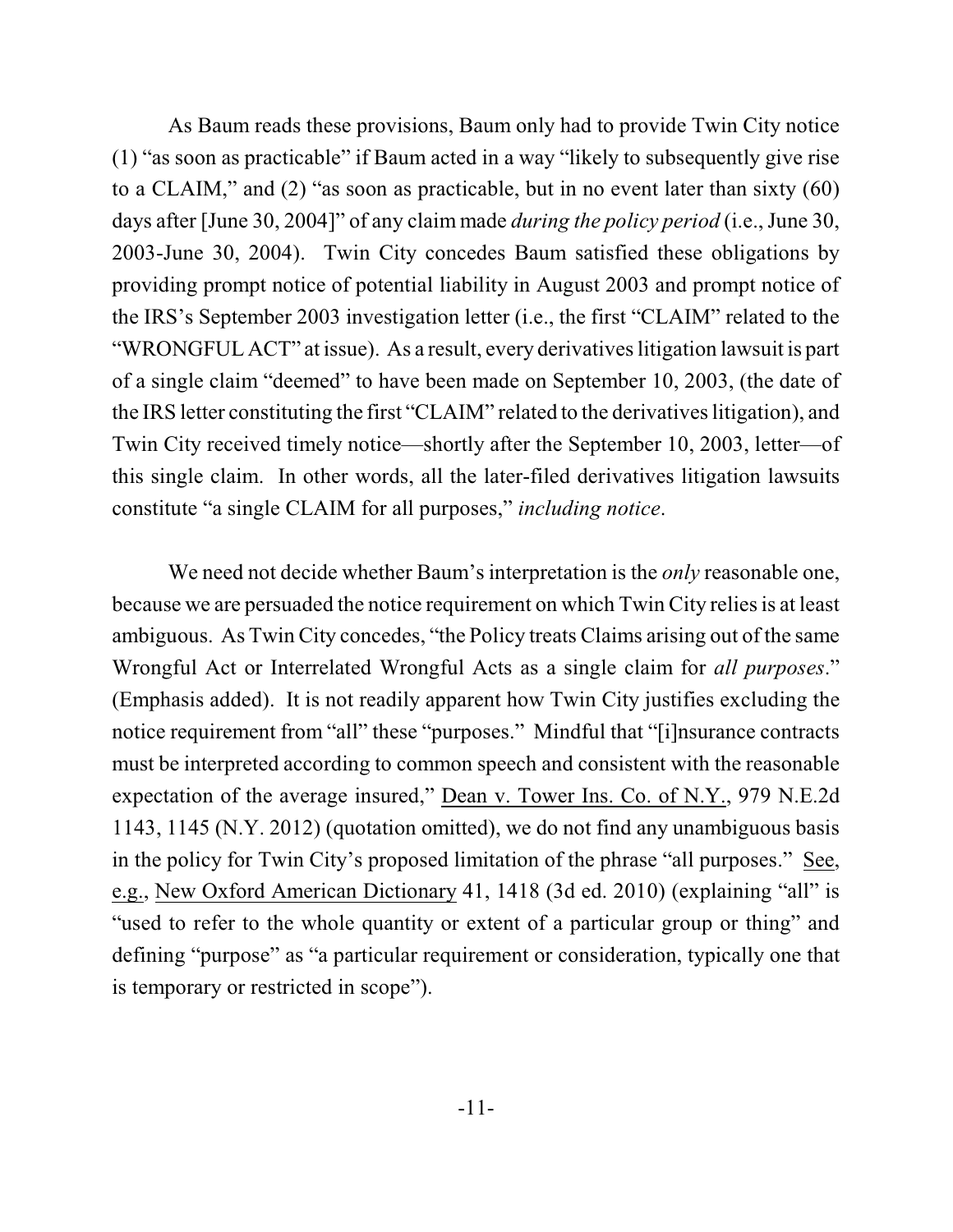Twin City's reading of the insuring agreement's notice requirement is also flawed because it either (1) abstracts the phrase "as soon as practicable, but in no event later than sixty (60) days after [June 30, 2004]" from the context of the policy as a whole or (2) renders "but in no event later than sixty (60) days after [June 30, 2004]" mere surplusage. Under the first option, the later-filed derivatives litigation suits are not covered because notice was provided "later than sixty (60) days after" the policy expired. The problem with this reading is its incompatibility with other parts of the policy, particularly the provision extending coverage to liabilities occurring more than sixty days after the policy expires but arising from a wrongful act happening before the policy expires. Under New York law, "[i]t is well established that when reviewing a contract, '[p]articular words should be considered, not as if isolated from the context, but in the light of the obligation as a whole and the intention of the parties . . . manifested thereby.'" Kolbe v. Tibbetts, 3 N.E.3d 1151, 1156 (N.Y. 2013) (omission and second alteration in original) (quoting Riverside S. Planning Corp. v. CRP/Extell Riverside, L.P., 920 N.E.2d 359, 363 (N.Y. 2009)).

Under the second option, favored by Twin City, notice of the derivatives litigation was not required within "sixty (60) days" after the policy expired, but merely "as soon as practicable." The problem is this reading ignores "in no event later than sixty (60) days after [the policy's expiration]," which textually applies to, and limits, the preceding "as soon as practicable." Courts applying New York law "should strive to give meaning to every sentence, clause, and word of a contract of insurance." Northville Indus. Corp. v. Nat'l Union Fire Ins. Co. of Pittsburgh, Pa., 679 N.E.2d 1044, 1048 (N.Y. 1997) (original omission and internal quotation omitted).

Reading the policy as a whole and presuming no word is nugatory, we cannot say the policy's text clearly favors Twin City's reading or forecloses Baum's alternative interpretation. Under New York law, any "'ambiguities in an insurance policy are to be construed against the insurer.'" Dean, 979 N.E.2d at 1145 (quoting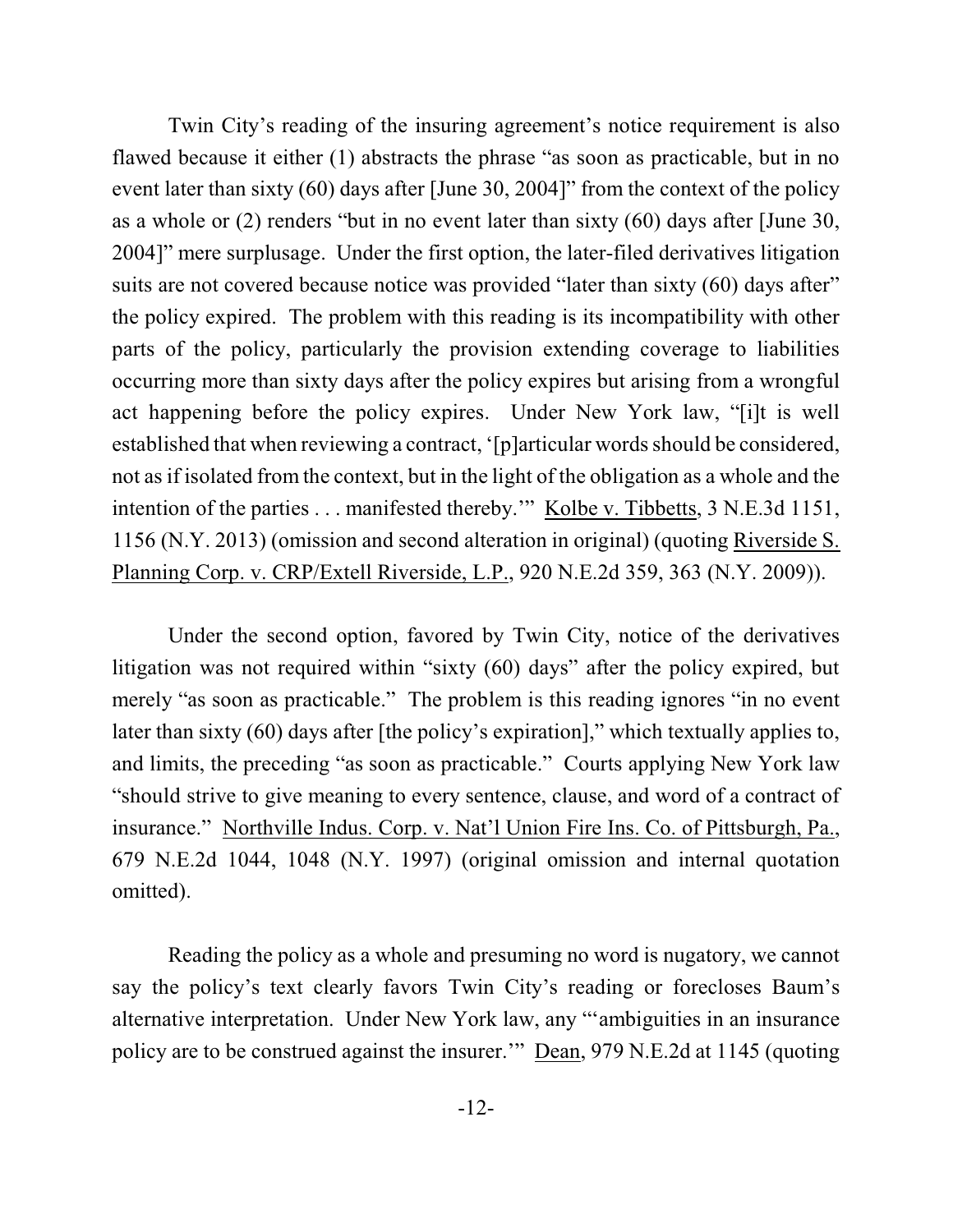Breed v. Ins. Co. of N. Am., 385 N.E.2d 1280, 1282 (N.Y. 1978)). Because Twin City fails to establish that the policy unambiguously mandates its interpretation of the notice provision, we are bound to accept Baum's reasonable, alternative interpretation.

## **2. Implied Notice Requirement**

As a last resort, Twin City advances what appears to be an argument premised upon public policy considerations:

The Policy's Interrelated Wrongful Acts provision specifies the Policy Period in which a Claim will be deemed made but does not alter or in any way absolve the insured of the obligation to provide timely notice of each Claim purportedly involving Interrelated Wrongful Acts. If it did, then Baum would be required to provide notice of the initial Claim as soon as practicable but free to wait weeks, months or even years before providing Twin City with notice of any Claim filed after the Policy Period. Baum does not even attempt to explain any conceivable rationale behind such a counterintuitive interpretation of the Policy.

These are the complaints of a poor draftsman, and we are as unsympathetic as we expect the New York Court of Appeals would be. Though we can imagine why Twin City might like to receive prompt notice each time a lawsuit is filed that relates to an initial claim, it is not our role to rescue an insurer from its own drafting decisions. "While this rule produces harsh results in some cases, it also, by encouraging" insurers to eliminate ambiguities, leads to clear and comprehensible insurance contracts. Briggs, 899 N.E.2d at 948-49. Only the insurer, after all, has the power to alter the language in the insurance contracts it sells.

In any event, we are not convinced Baum's reading is as "counterintuitive" as Twin City claims. The premise of Twin City's argument is that unless insurance policies require timely notice, insureds have no notice obligation. But New York law imposes an implied duty on insured parties to notify their insurer "within a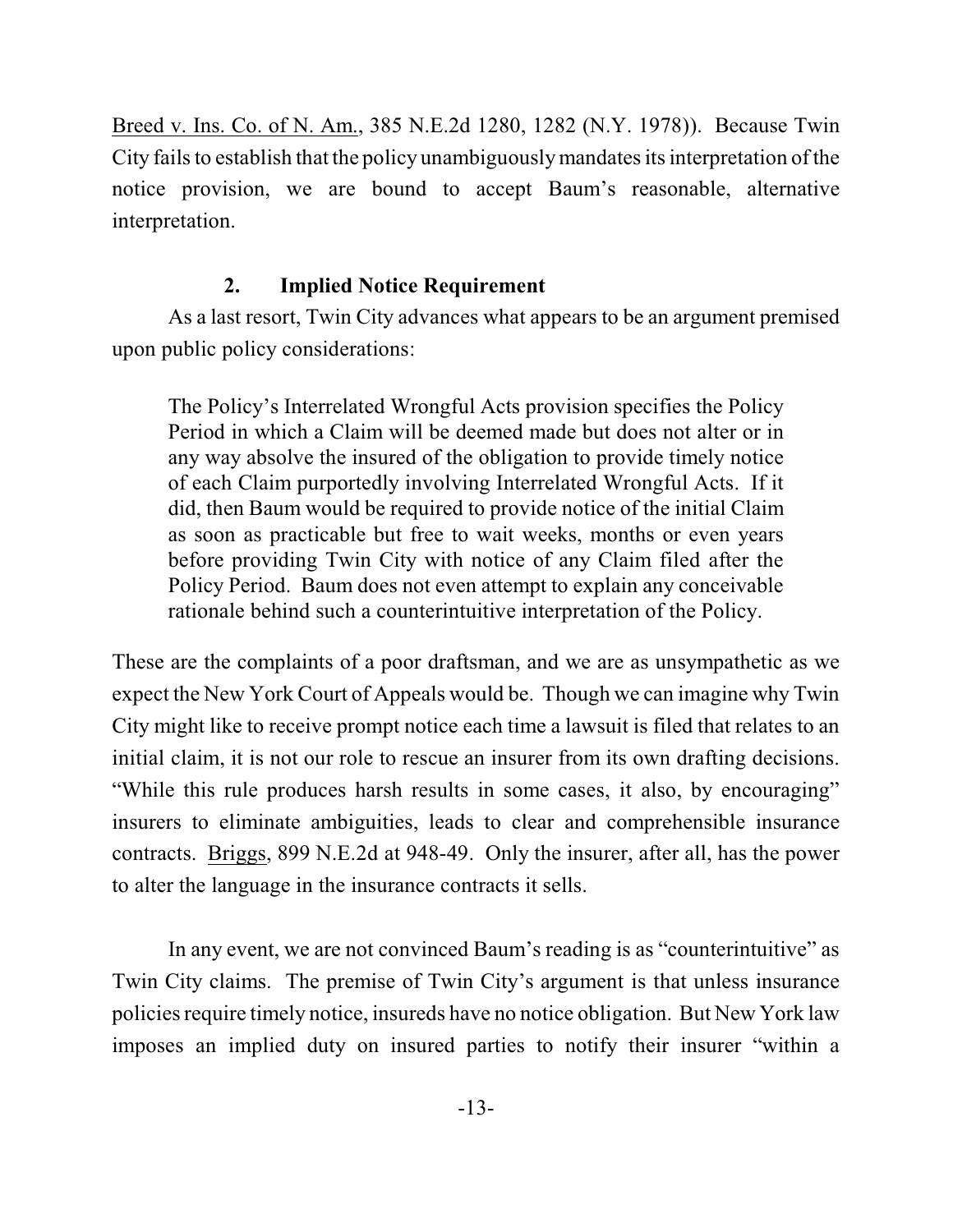*reasonable* time." Thomson v. Power Auth. of N.Y., 629 N.Y.S.2d 760, 761 (N.Y. App. Div. 1995). Is it "counterintuitive" for an insurer to rely on New York's implied notice requirement rather than including a specific notice provision in its policy? Other insurers have certainly chosen to do so. See, e.g., id. In this case, we need not decide whether Baum breached New York's implied notice requirement because—even if Twin City's disclaimer after Baum had already filed suit was not barred "under common-law waiver and/or estoppel principles," Keyspan GasE.Corp. v. Munich Reins. Am., Inc., <br>N.E.3d , 2014 WL 2573382 (N.Y. 2014)—Twin City failed to raise any implied notice argument in the district court or on appeal. See, e.g., St. Paul Fire & Marine Ins. Co. v. Compaq Computer Corp., 539 F.3d 809, 824 (8th Cir. 2008) (explaining an "argument not raised in the district court is waived"); Dill v. Gen. Am. Life Ins. Co., 525 F.3d 612, 621 (8th Cir. 2008) (noting an argument not addressed on appeal is waived).

Even setting aside Twin City's waiver of New York's implied notice requirement, we would be reluctant to predict a breach by Baum of this implied requirement would foreclose coverage under New York law in the absence of prejudice to Twin City. Baum's delay, Twin City concedes, was not prejudicial. The New York Court of Appeals has been reticent to apply its "no-prejudice rule" to cases such asthis, where the insurer "received timely notice of [a] *claim* but [arguably] late notice of a *lawsuit*." Argo Corp. v. Greater N.Y. Mut. Ins. Co., 827 N.E.2d 762, 764- 65 (N.Y. 2005) (emphasis added).

New York's "rationales for [its no-prejudice rule] include the insurer's need to protect itself from fraud by investigating claims soon after the underlying events; to set reserves; and to take an active, early role in settlement discussions." In re Brandon (Nationwide Mut. Ins. Co.), 769 N.E.2d 810, 813 (N.Y. 2002). "[T]he notice of claim requirement serves this purpose" in cases where some liabilities from the wrongful act may be investigated and settled years before a lawsuit is filed (as happened here with the IRS investigation). Id. Twin City received prompt notice of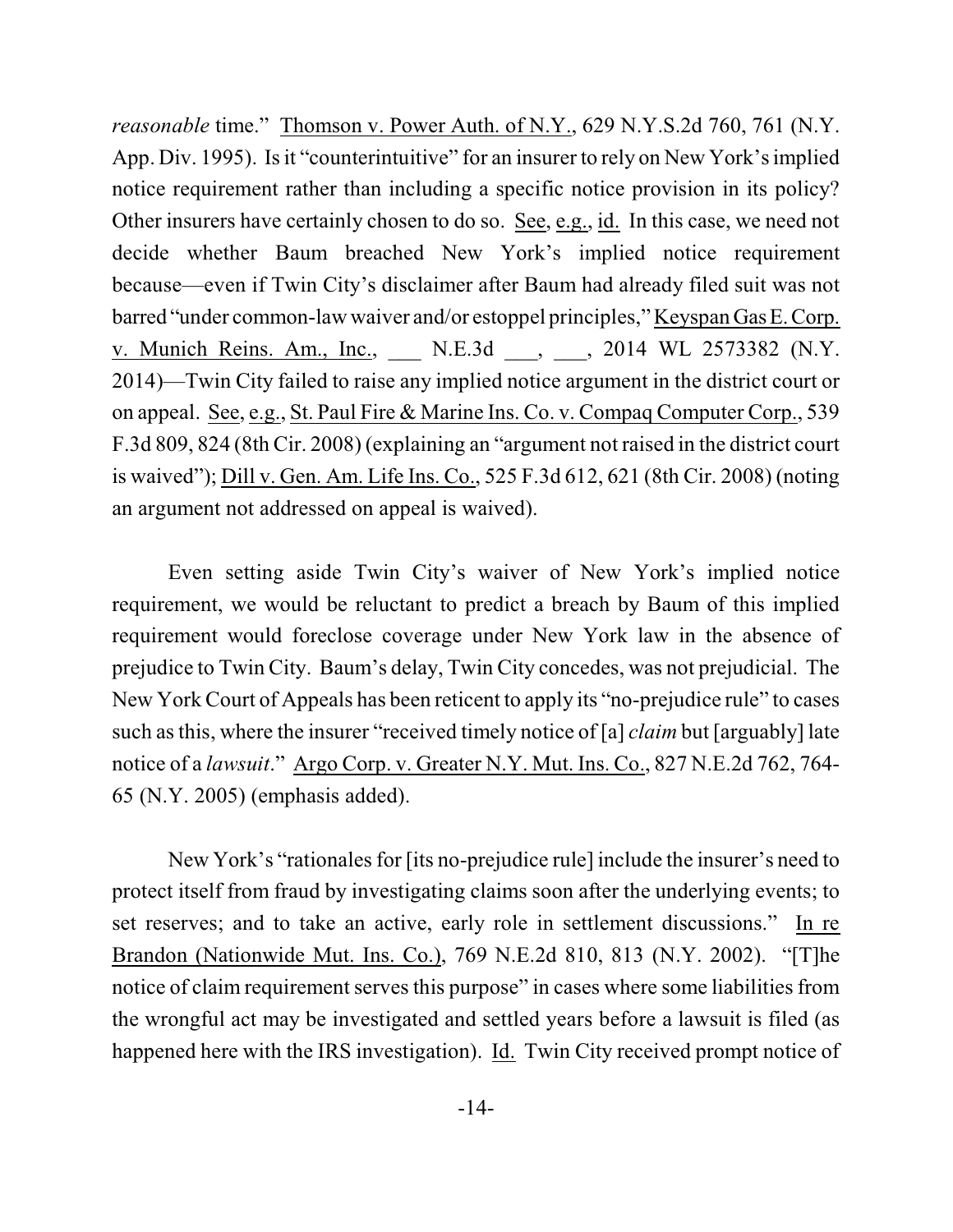Baum's alleged wrongful act and the probability of future lawsuits, giving Twin City ample opportunity to prepare. It is hard to believe the New York Court of Appeals would think "prejudice is so inevitable" in this case "as to justify further extending the no-prejudice [rule]" when the court did not think so in Brandon. Id. at 814; see also Rekemeyer v. State Farm Mut. Auto. Ins. Co., 828 N.E.2d 970, 974-75 (N.Y. 2005).

Matters would be different if Twin City had not received initial notice—allowing it to investigate, set reserves, and develop a defense and settlement strategy—or had not learned of the lawsuits until after settlement or (worse) default judgment. See Argo, 827 N.E.2d at 765. But in the present circumstances, it would be illogical for the New York Court of Appeals to expand its "limited exception to th[e] general rule" that "one seeking to escape the obligation to perform under a contractmust demonstrate material breach or prejudice." Brandon, 769 N.E.2d at 813 (internal quotation omitted). We do not go so far as to issue a definitive prediction, however, because (1) Twin City's waiver means we need not do so to resolve this case, and (2) our distance from the Empire State gives us every reason to believe this nuance of New York's anomalous no-prejudice rule is unlikely to arise in our circuit again. See, e.g., id. at 813 n.3 (recognizing New York stands almost, if not completely, alone in adhering to its strict no-prejudice rule).

For these reasons, we conclude the district court ultimately was correct in resolving the primary coverage question in Baum's favor.

### **C. Self-Insured Retention**

We also affirm the district court's declaration that a \$3 million self-insured retention applies to the derivatives litigation because the litigation is sufficiently related to Baum's business underwriting and selling municipal bonds.